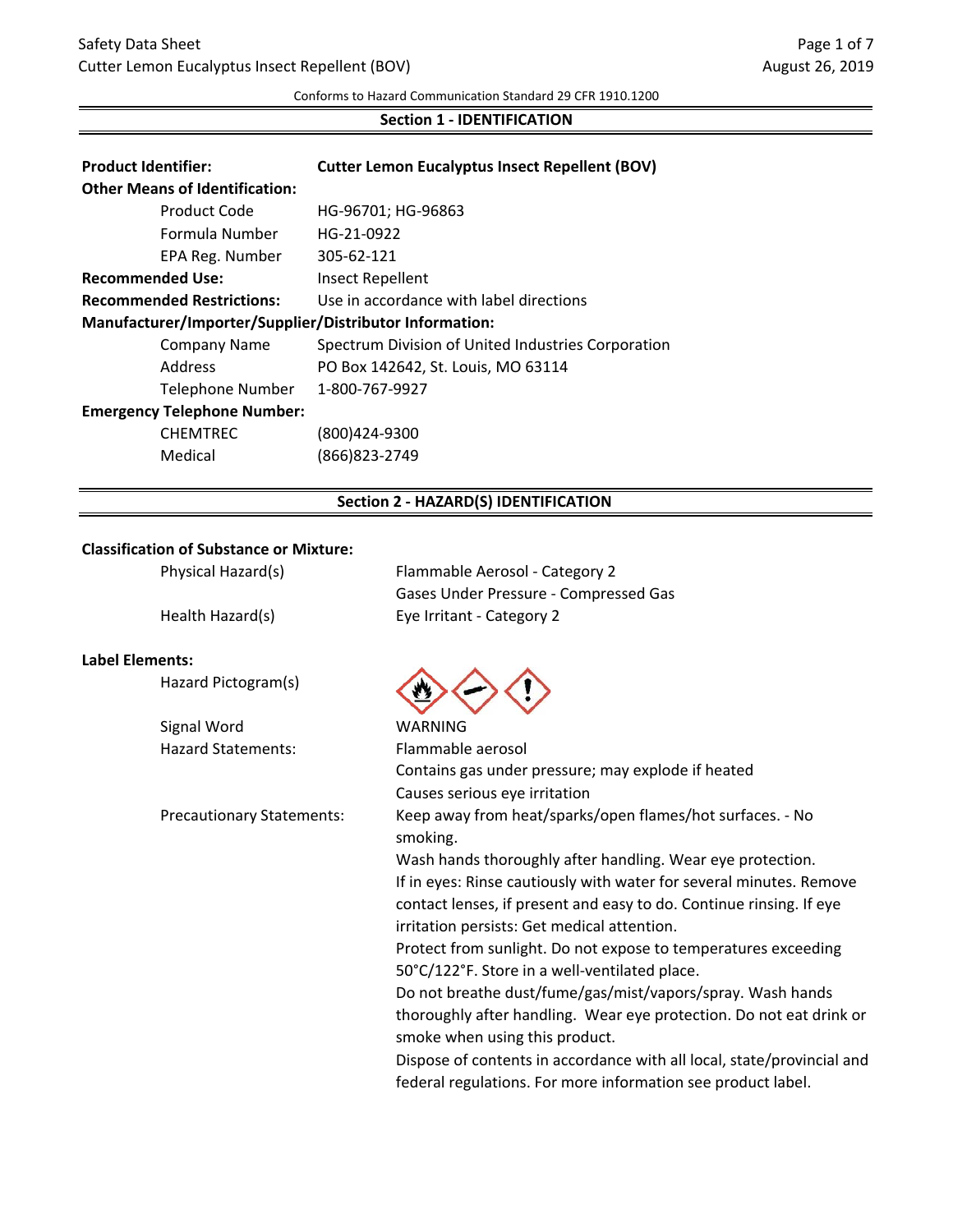## **Hazard(s) not Otherwise Classified (HNOC):** No additional information available **Supplemental Information:** None

## **Section 3 - COMPOSITION/INFORMATION ON INGREDIENTS**

| <b>Chemical Name</b>          | <b>Synonyms</b> | <b>CAS Number</b> | %    |
|-------------------------------|-----------------|-------------------|------|
| Ethanol                       | n/a             | 64-17-5           | 45.0 |
| Oil of Lemon Eucalyptus       | n/a             | 1245629-80-4      | 30.0 |
| <b>Tertiary Butyl Alcohol</b> | n/a             | $75 - 65 - 0$     | 0.9  |

In accordance with paragraph (d) of 1910.1200, the exact percentage (concentration) has been withheld as a trade secret. Other components are below reportable levels.

| <b>Section 4 - FIRST-AID MEASURES</b>                                                                                                |                                                                                                                                                                                                                                                                         |  |  |  |
|--------------------------------------------------------------------------------------------------------------------------------------|-------------------------------------------------------------------------------------------------------------------------------------------------------------------------------------------------------------------------------------------------------------------------|--|--|--|
| Inhalation:                                                                                                                          | Remove person to fresh air and keep comfortable for breathing. Call a poison                                                                                                                                                                                            |  |  |  |
| <b>Skin Contact:</b>                                                                                                                 | center/doctor if you feel unwell.<br>In case of contact, wash skin with plenty of water. If skin irritation or redness develops,                                                                                                                                        |  |  |  |
|                                                                                                                                      | seek medical attention.                                                                                                                                                                                                                                                 |  |  |  |
| <b>Eye Contact:</b>                                                                                                                  | In case of contact, flush eyes with plenty of water for 15-20 minutes. Remove contact<br>lenses, if present, after the first 5 minutes, then continue rinsing. Call a Poison Control<br>Center or doctor for treatment advice.                                          |  |  |  |
| Ingestion:                                                                                                                           | Call a Poison Control Center or doctor immediately for treatment advice. Have person sip a<br>glass of water if able to swallow. Do not induce vomiting unless told to by a Poison Control<br>Center or doctor. Do not give anything by mouth to an unconscious person. |  |  |  |
| <b>Most Important</b>                                                                                                                | Symptoms of exposure may include, irritation of eyes and nose, cough and/or shortness of                                                                                                                                                                                |  |  |  |
| Symptoms/Effects,                                                                                                                    | breath.                                                                                                                                                                                                                                                                 |  |  |  |
| <b>Acute and Delayed:</b><br>Indication of<br><b>Immediate Medical</b><br><b>Attention &amp; Special</b><br><b>Treatment Needed:</b> | Immediate medical attention should not be required.                                                                                                                                                                                                                     |  |  |  |

## **Section 5 - FIRE-FIGHTING MEASURES**

| <b>Suitable Extinguishing Media:</b>   | Treat for surrounding material.                                    |
|----------------------------------------|--------------------------------------------------------------------|
| <b>Unsuitable Extinguishing Media:</b> | None known.                                                        |
| <b>Specific Hazards Arising from</b>   | Products of combustion may include, and are not limited to: oxides |
| the Chemical:                          | of carbon.                                                         |
| <b>Special Protective Equipment</b>    | Keep upwind of fire. Wear full fire fighting turn-out gear (full   |
| and Precautions for Firefighters:      | Bunker gear) and respirator protection (SCBA).                     |

## **Section 6 - ACCIDENTAL RELEASE MEASURES**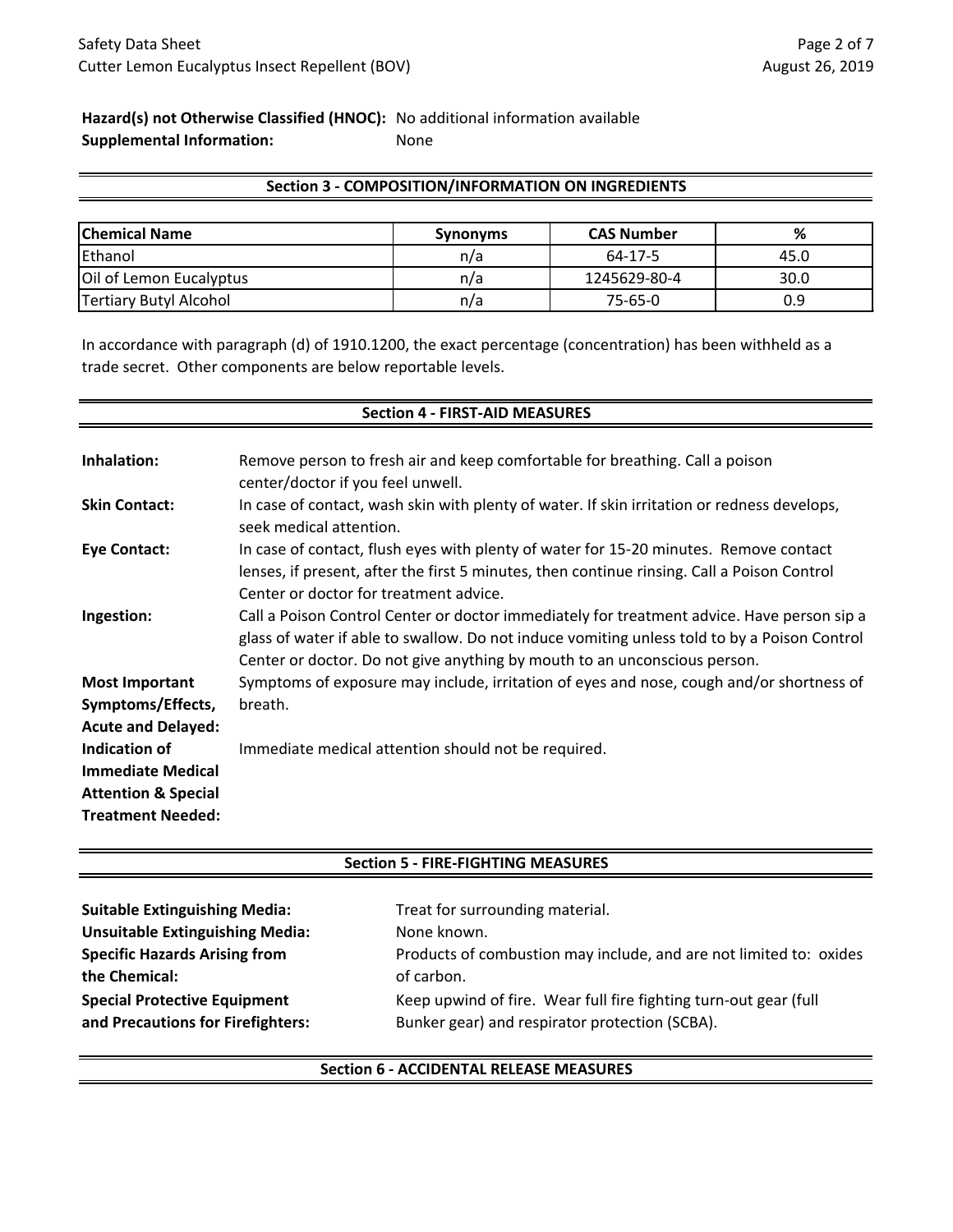| Cutter Lemon Eucalyptus Insect Repellent (BOV)                                                         | Page 3 of 7<br>August 26, 2019         |  |
|--------------------------------------------------------------------------------------------------------|----------------------------------------|--|
| Use personal protection recommended in Section 8. Isolate the                                          |                                        |  |
| hazard area and deny entry to unnecessary and unprotected                                              |                                        |  |
| personnel.                                                                                             |                                        |  |
| Contain and/or absorb spill with inert material. Scoop up material<br><b>Methods and Materials for</b> |                                        |  |
| and place in a disposable container. Then place in a suitable                                          |                                        |  |
| container. Do not flush to sewer or allow to enter waterways. Use                                      |                                        |  |
| appropriate personal protective equipment (PPE).                                                       |                                        |  |
| Report spills as required by local and national regulations. Prevent                                   |                                        |  |
|                                                                                                        | entry into storm sewers and waterways. |  |

## **Section 7 - HANDLING AND STORAGE**

| <b>Precautions for Safe Handling:</b> | Avoid breathing mist. Avoid contact with skin and eyes. Do not<br>swallow. Handle and open container with care. When using do not<br>eat, drink or smoke. Keep away from heat/sparks/open flames/hot<br>surfaces. |
|---------------------------------------|-------------------------------------------------------------------------------------------------------------------------------------------------------------------------------------------------------------------|
| <b>Conditions for Safe Storage,</b>   | Keep out of reach of children. Keep container tightly closed. (See                                                                                                                                                |
| Including any Incompatibilities:      | section 10). Wear eye protection. Wash hands thoroughly after<br>handling.                                                                                                                                        |

## **Section 8 - EXPOSURE CONTROLS / PERSONAL PROTECTION**

### **Control Parameters:**

|                               | <b>Exposure Limits</b> |           |                  |                          |                     |                   |
|-------------------------------|------------------------|-----------|------------------|--------------------------|---------------------|-------------------|
| <b>Chemical Name</b>          | <b>OSHA PEL</b>        |           | <b>ACGIH TLV</b> |                          | <b>Supplier OEL</b> |                   |
|                               | ppm                    | $mg/m^3$  | ppm              | $mg/m^3$                 | ppm                 | mg/m <sup>3</sup> |
| <b>IEthanol</b>               | TWA: 1000              | TWA: 1900 | STEL: 1000       | $\overline{\phantom{a}}$ | IDLH: 3300,         |                   |
|                               |                        |           |                  |                          | 10% LEL             |                   |
| <b>Tertiary Butyl Alcohol</b> | TWA: 100               | TWA: 300  | TWA: 100         | $\overline{\phantom{a}}$ | <b>IDLH: 1600</b>   |                   |

**Appropriate Engineering Controls:** Use in a well-ventilated area.

#### **Individual Protective Measures, Such as Personal Protective Equipment:**

| Eye/face protection:      | Avoid eye contact. Wear eye protection.                                                            |
|---------------------------|----------------------------------------------------------------------------------------------------|
| Skin and body protection: | None required under normal use conditions.                                                         |
| Respiratory protection:   | Do not breath mist. Use in a well-ventilated area.                                                 |
|                           | General hygiene considerations: Do not eat, drink or smoke where material is handled, processed or |
|                           | stored. Wash hands after handling.                                                                 |

### **Section 9 - PHYSICAL AND CHEMICAL PROPERTIES**

| Appearance (physical state,      | Clear, yellow liquid |
|----------------------------------|----------------------|
| color, etc.):                    |                      |
| Odor:                            | Lemon Eucalyptus     |
| <b>Odor Threshold:</b>           | No data available    |
| pH:                              | $6.8 - 7.8$          |
| <b>Melting / Freezing Point:</b> | No data available    |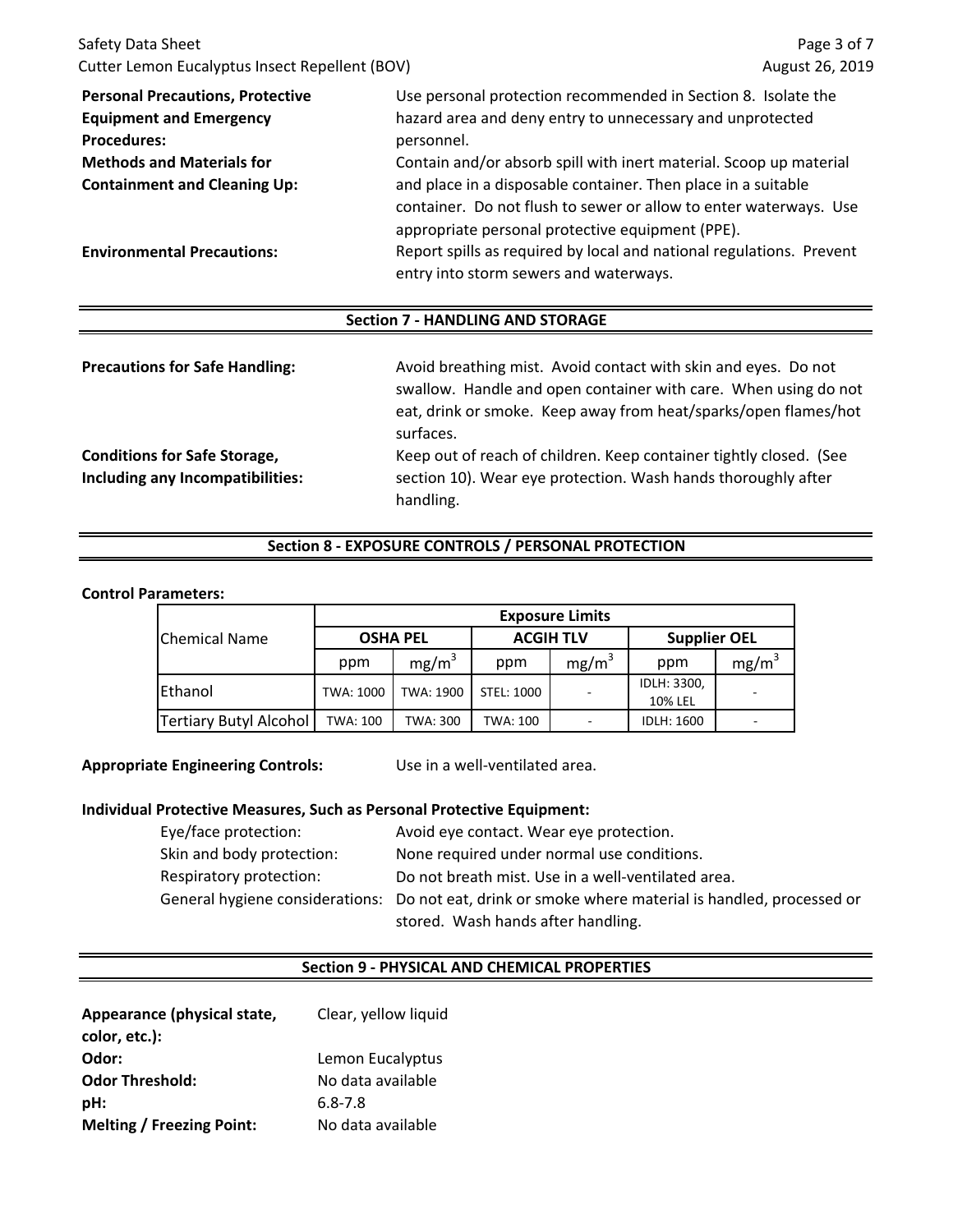| Initial boiling point and range:  | No data available |
|-----------------------------------|-------------------|
| <b>Flashpoint:</b>                | 25°C              |
| <b>Evaporation Rate:</b>          | No data available |
| Flammability (solid, gas):        | No data available |
| Upper/lower flammability or       |                   |
| explosive limits:                 | No data available |
| Vapor pressure:                   | No data available |
| Vapor density:                    | No data available |
| <b>Relative density:</b>          | 0.892-0.912       |
| Solubility(ies):                  | Soluble in water  |
| <b>Partition coefficient (n-</b>  |                   |
| octanol/water):                   | No data available |
| <b>Auto-ignition temperature:</b> | No data available |
| <b>Decomposition temperature:</b> | No data available |
| Viscosity:                        | No data available |

### **Section 10 - STABILITY AND REACTIVITY**

| <b>Reactivity:</b>              | No dangerous reaction known under conditions of normal use. |
|---------------------------------|-------------------------------------------------------------|
| <b>Chemical stability:</b>      | Stable under normal storage conditions.                     |
| <b>Possibility of hazardous</b> | No dangerous reaction known under conditions of normal use. |
| reactions:                      |                                                             |
| <b>Conditions to avoid:</b>     | Heat. Incompatible materials.                               |
| Incompatible materials:         | None known.                                                 |
| <b>Hazardous decomposition</b>  | May include, and are not limited to oxides of carbon.       |
| products:                       |                                                             |

## **Section 11 - TOXICOLOGICAL INFORMATION**

**Information on the likely routes** Inhalation, Ingestion and/or skin or eye contact **of exposure:**

## **Symptoms related to the physical, chemical and toxicological characteristics:**

| Inhalation:   | May cause respiratory tract irritation.                              |
|---------------|----------------------------------------------------------------------|
| Ingestion:    | May be harmful if swallowed. May cause stomach distress, nausea      |
|               | or vomiting.                                                         |
| Skin contact: | May cause skin irritation. Symptoms may include redness, drying,     |
|               | defatting and cracking of the skin.                                  |
| Eye contact:  | Causes serious eye irritation. Symptoms may include discomfort or    |
|               | pain, excess blinking and tear production, with possible redness and |
|               | swelling.                                                            |
|               |                                                                      |

| <b>Acute Toxicity Values:</b> | <b>Calculated overall Chemical Acute Toxicity Values (ATE)</b> |               |                   |
|-------------------------------|----------------------------------------------------------------|---------------|-------------------|
|                               | LD50 (Oral)                                                    | LD50 (Dermal) | LC50 (inhalation) |
|                               | $>2000$ mg/kg                                                  | $>2000$ mg/kg | >5mg/l            |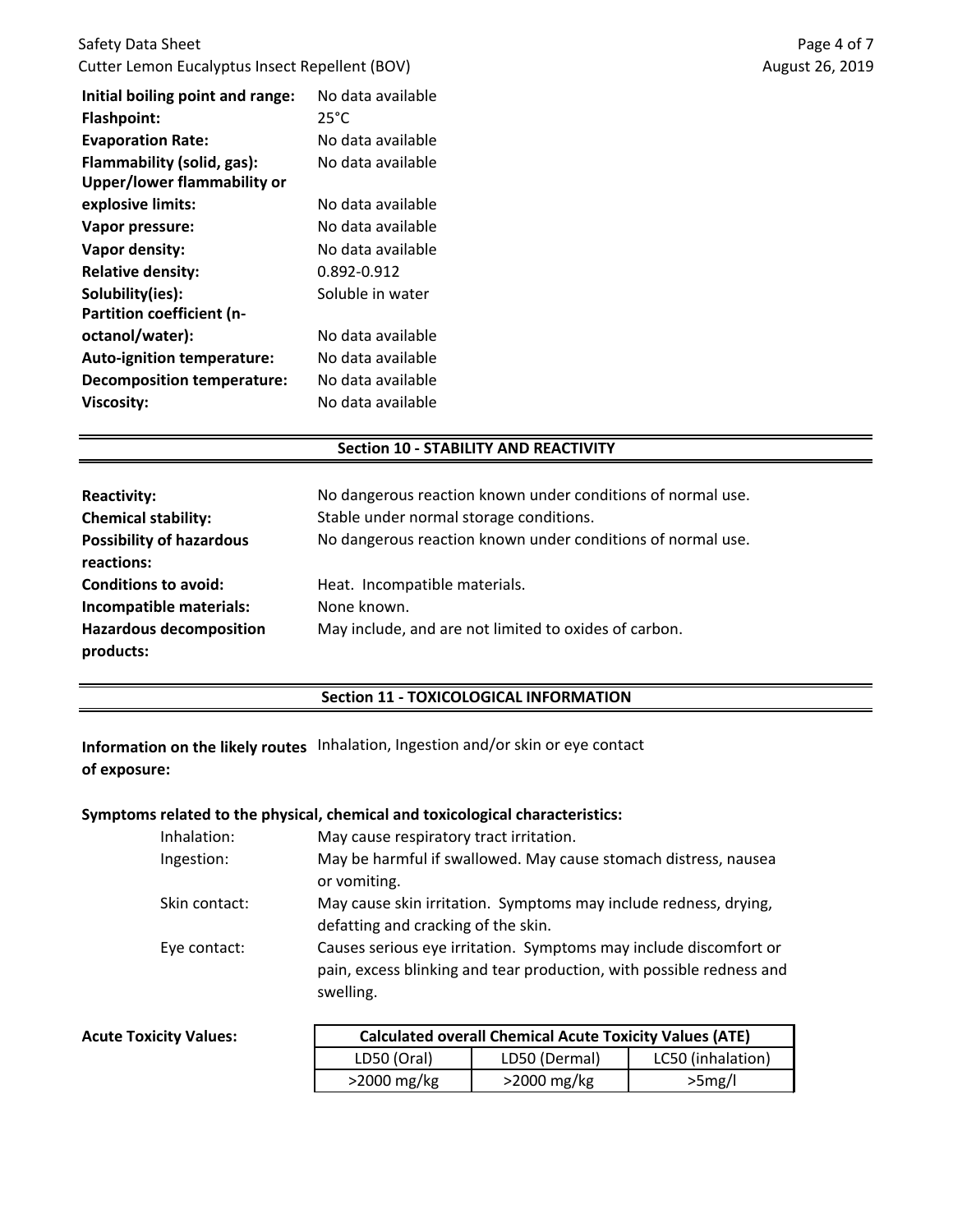| <b>Eye Contact:</b>                   | This product is an eye irritant.                                                 |                                                                      |  |
|---------------------------------------|----------------------------------------------------------------------------------|----------------------------------------------------------------------|--|
| <b>Skin Contact:</b>                  | Based on available data, the classification criteria are not met.                |                                                                      |  |
| Sensitization:                        | Based on available data, the classification criteria are not met.                |                                                                      |  |
|                                       |                                                                                  |                                                                      |  |
| <b>Chronic Effects-</b>               | <b>Chemical Listed as a Carcinogen</b>                                           |                                                                      |  |
| Carcinogenicity:                      | Ingredient                                                                       | or Potential Carcinogen (NTP,                                        |  |
|                                       |                                                                                  | IARC, OSHA)                                                          |  |
|                                       |                                                                                  | None of the ingredients present in this product at or above 0.1% are |  |
|                                       | listed as potential carcinogens on the NTP, IARC or OSHA lists.                  |                                                                      |  |
|                                       |                                                                                  |                                                                      |  |
| <b>Reproductive Toxicity:</b>         | Based on available data, the classification criteria are not met.                |                                                                      |  |
| <b>Germ Cell Mutagenicity:</b>        | Based on available data, the classification criteria are not met.                |                                                                      |  |
| <b>STOT-single exposure:</b>          | Based on available data, the classification criteria are not met.                |                                                                      |  |
| <b>STOT-repeated exposure:</b>        | Based on available data, the classification criteria are not met.                |                                                                      |  |
| <b>Aspiration hazard:</b>             | Based on available data, the classification criteria are not met.                |                                                                      |  |
|                                       |                                                                                  |                                                                      |  |
| Comment:                              | All information was generated using the GHS classification criteria for mixtures |                                                                      |  |
|                                       | and test data where available.                                                   |                                                                      |  |
|                                       |                                                                                  |                                                                      |  |
|                                       | <b>Section 12 - ECOLOGICAL INFORMATION</b>                                       |                                                                      |  |
|                                       |                                                                                  |                                                                      |  |
| <b>Ecotoxicity:</b>                   | This product is not expected to be harmful to aquatic organisms.                 |                                                                      |  |
| <b>Persistence and degradability:</b> | No data available                                                                |                                                                      |  |
| <b>Bioaccumulative potential:</b>     | No data available                                                                |                                                                      |  |
| Mobility in soil:                     | No data available                                                                |                                                                      |  |
| <b>Other adverse effects:</b>         | No data available                                                                |                                                                      |  |
|                                       |                                                                                  |                                                                      |  |

## **Section 13 - DISPOSAL CONSIDERATIONS**

Dispose of in accordance with all local, state/provincial and federal regulations. For more information see product label.

## **Section 14 - TRANSPORTATION INFORMATION**

| DOT:         | <b>UN Number:</b>            | UN1950        |
|--------------|------------------------------|---------------|
|              | <b>Proper Shipping Name:</b> | Aerosols      |
|              | Hazard Class:                | 2.1           |
|              | Packing Group:               | None          |
|              | Limited Quantity:            | $\leq$ 11     |
|              |                              |               |
| <b>IATA:</b> | UN Number:                   | <b>UN1950</b> |
|              | <b>Proper Shipping Name:</b> | Aerosols      |
|              | Hazard Class:                | 2.1           |
|              | Packing Group:               | None          |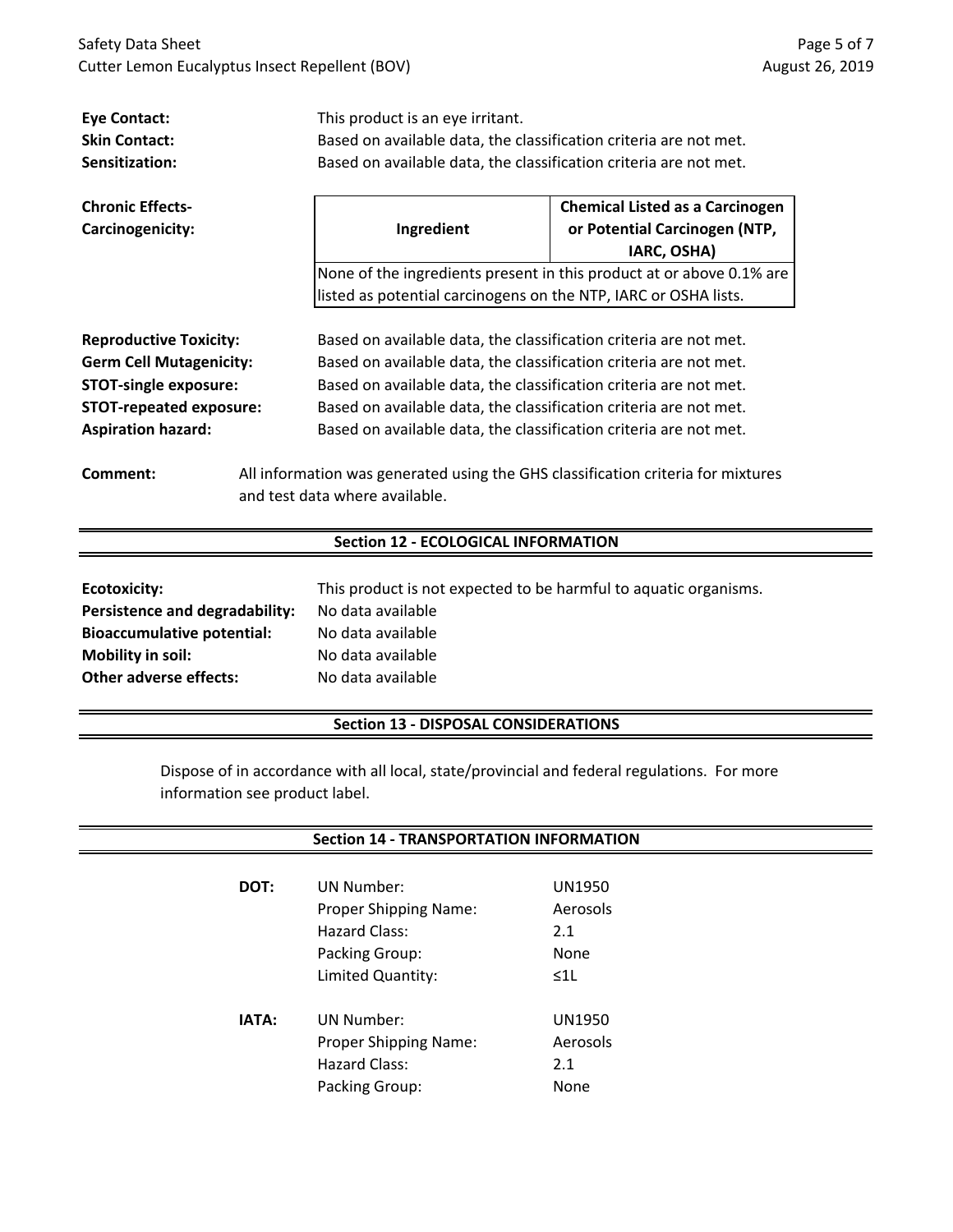| IMDG: | UN Number:<br><b>Proper Shipping Name:</b><br>Hazard Class: | UN1950<br>Aerosols            |
|-------|-------------------------------------------------------------|-------------------------------|
|       | Packing Group:<br>Limited Quantity:<br>Marine Pollutant:    | 2.1<br>None<br>$\leq 1$<br>No |

#### **Section 15 - REGULATORY INFORMATION**

#### **US EPA Label Information:**

# **EPA Pesticide Registration Number** 305-62-121

## **Federal Insecticide, Fungicide, Rodenticide Act Regulations**

This chemical is a pesticide product registered by the Environmental Protection Agency and is subjected to certain labeling requirements under the federal pesticide law. These requirements differ from the classification criteria and hazard information required for safety data sheets, and for workplace labels of non-pesticide chemicals. Following is the hazard information as required on the pesticide label:

#### **EPA Pesticide Label**

WARNING: KEEP OUT OF REACH OF CHILDREN.

Hazards to Humans and Domestic Animals

**WARNING.** Causes substantial but temporary eye injury. Harmful if swallowed. Do not get in eyes. Wash hands thoroughly with soap and water after handling and before eating, drinking, chewing gum or using tobacco. After returning from outdoors, wash product from all exposed skin. Do not allow children to apply this product to themselves. Do not apply to the hands of children. Do not use on children under the age of three years. May cause skin reactions for some people. Discontinue if irritation or rash appears. Do not apply over cuts, wounds or irritated skin.

**PHYSICAL OR CHEMICAL HAZARDS:** Contents under pressure. Do not use or store near heat or open flame. Do not puncture or incinerate container. Exposure to temperatures above 130ºF may cause bursting.

**FIRST AID: If in Eyes:** Hold eye open and rinse slowly and gently with water for 15-20 minutes. Remove contact lenses, if present, after the first 5 minutes, then continue rinsing. Call a Poison Control Center or doctor for treatment advice. **If Swallowed:** Call a Poison Control Center or doctor immediately for treatment advice. Have person sip a glass of water if able to swallow. Do not induce vomiting unless told to by a Poison Control Center or doctor. Do not give anything by mouth to an unconscious person. Have the product container or label with you when calling a Poison Control Center or doctor, or going for treatment. In case of emergency call 1-800-767-9927.

**STORAGE AND DISPOSAL: Pesticide Storage:** Store in cool, dry area inaccessible to children and away from heat or open flame. Do Not Puncture or Incinerate! **Pesticide Disposal and Container Handling:** Nonrefillable container. Do not reuse or refill this container. **If empty:**  Place in trash or offer for recycling, if available. **If partly filled:** Call your local solid waste agency for disposal instructions.

**EPA TSCA Inventory:** All of the components of this product are either on the Toxic Substances Control Act (TSCA) Inventory List or exempt.